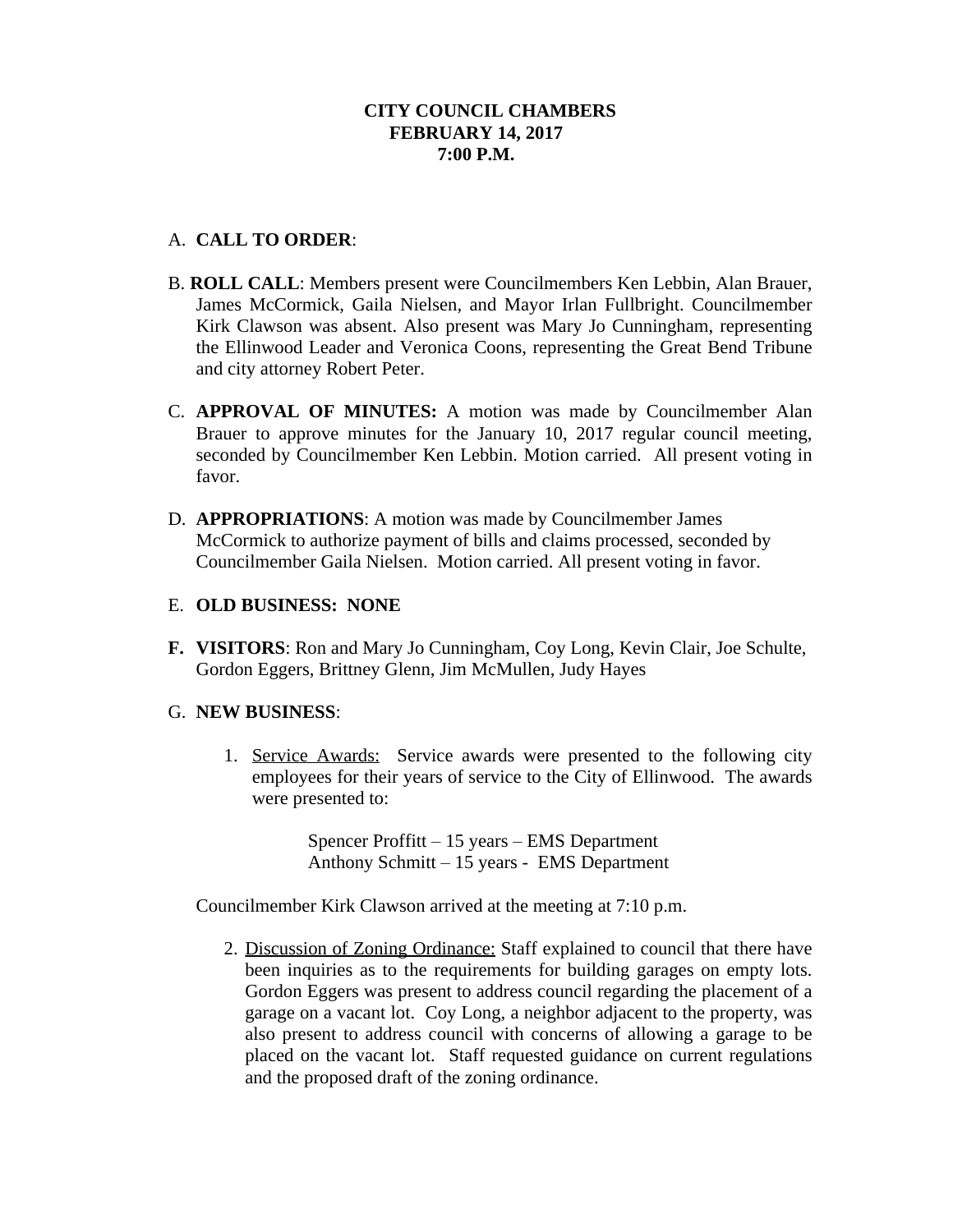After much discussion the issue was tabled awaiting proposed changes to the zoning ordinance which will be presented to Council for review and approval at a future meeting. After the council reviews the proposed changes, council will then recommend those changes to the Planning Commission. At that time, the Planning Commission reviews the recommended changes and then follows the process for approval of the modification to the Zoning Ordinance. Ultimately, the ordinance is submitted to the council for final approval.

- 3. Kansas Organization for Space Modeling Request: Presented to council was a request from the local Space Modeling Club for use of the airport to hold several rocket launch events. The dates requested are as follows:
	- Saturday March 4<sup>th</sup>, Springfest Launch from 10 a.m. to 5 p.m. (with alternate weather dates of March  $18<sup>th</sup>$  and April  $1<sup>st</sup>$ )
	- Saturday September 16<sup>th</sup>, Final Frontier Fun Fly from 10 a.m. to 5 p.m. (with alternate weather date of September 30th)
	- Saturday October 14th , Rocket-tober Fest from 10 a.m. to 5 p.m. (with alternate weather date of October  $28<sup>th</sup>$ .)

A motion was made by Councilmember Gaila Nielsen, subject to notification to the FAA, to approve the request to use the airport area for the rocket launches on the above requested dates, seconded by Councilmember Ken Lebbin. Motion carried. All voting in favor.

- 4. Review of City Emergency Water Plan: The City of Ellinwood Water Emergency Plan was adopted in 2008. The plan needs to be reviewed and approved annually. No changes to the plan are recommended at this time. A motion was made by Councilmember James McCormick to approve the City of Ellinwood Water Emergency Plan, seconded by Councilmember Gaila Nielsen. Motion carried. All voting in favor.
- 5. End of Year Financial Review: Presented to council was a "Summary of Cash Receipts, Cash Disbursements and Unencumbered Cash" by fund for the year ended December 31, 2016.
- 6. EMS Salaries: Presented to council was a plan for a more uniform pay scale for EMS personnel based on the level of certification that each member maintains. Staff explained that several EMS staff members are making more than the hourly rates in the proposed plan therefore those individuals would not have a pay increase. The plan details are as follows: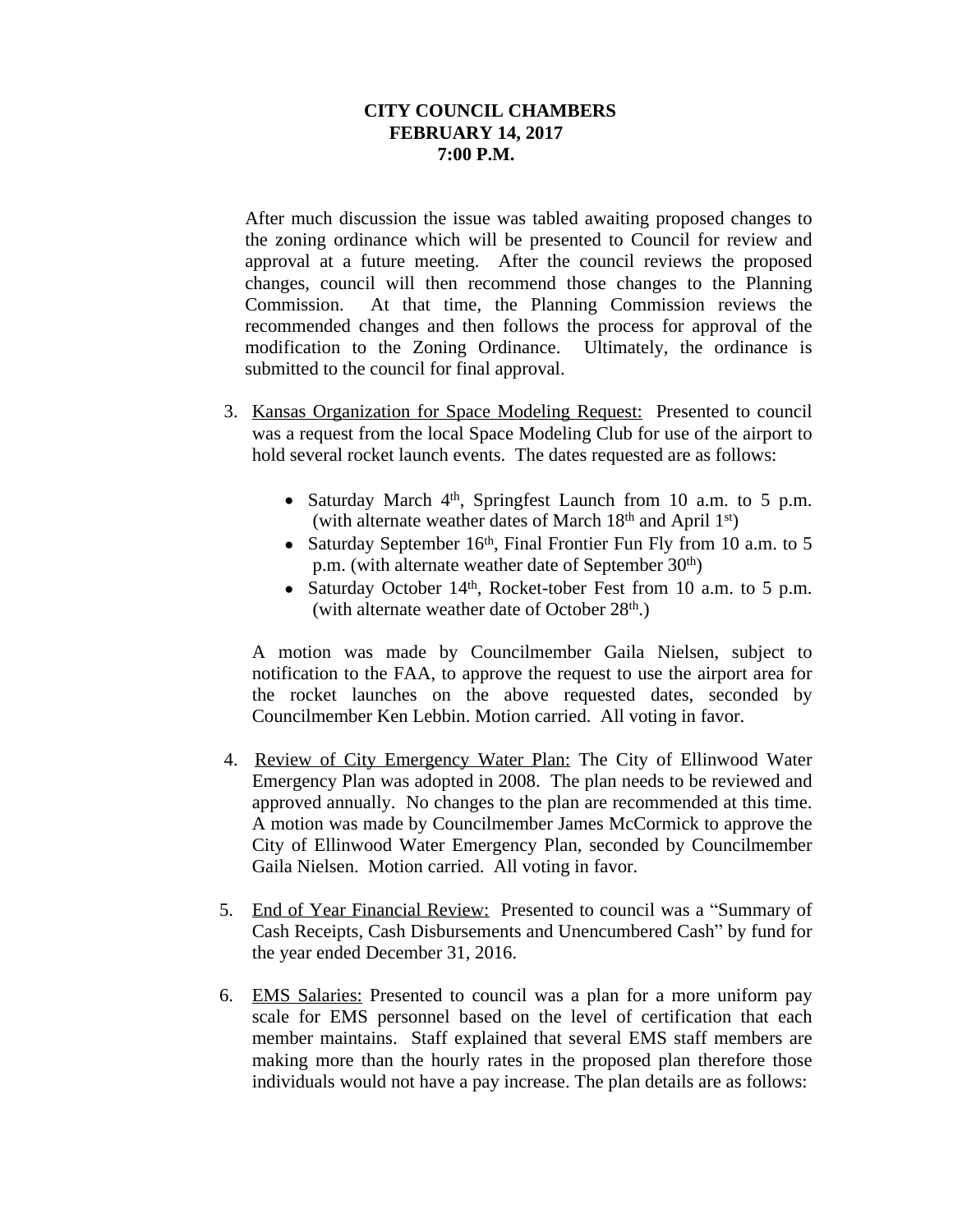- Emergency Medical Responder (EMR) \$12.00
- Emergency Medical Technician (EMT) \$13.00
- Advanced Emergency Medical Technician (AEMT) \$15.00
- Paramedic  $$16.00$

A motion was made by Councilmember Ken Lebbin to approve the pay scale as presented above, seconded by Councilmember Gaila Nielsen. Motion carried. All voting in favor, with Councilmember Kirk Clawson abstaining.

## H. **REPORTS**:

- 1. Municipal Court Report: Presented to Council was the Municipal Court Report for January, 2017.
- 2. Utilities Production Report: Presented to Council was the Utilities Production Report.
- 3. Staff Reports:
	- a) Staff reported that inquiries have been made as to the date of the Fireworks Display. He inquired if council had any objections to July  $3<sup>rd</sup>$  or July  $4<sup>th</sup>$  and no objections were noted.
	- b) Staff explained a representative of Sentext, a company which provides text message notifications or alerts, has been in contact with the City about the service they provide.
	- c) Staff gave an update on the drainage ditch project. He reported smaller limbs have been raked up, roots have been tore out, the Hildenbrand gound has been leveled off with graders supplied by the Lakin Township and Aaron Birzer has offered to lightly disc the draw area. Also, a seeder will be rented from the Barton County Conversation District and in the next 3 weeks the Cunningham and Hildenbrand ground will be seeded. Staff suggested a study session be scheduled in the near future regarding flood control and the funding through a bond issue.
	- d) Staff reported Jon and Chris will attend a KMU Municipal Utility Management course on Thursday.
	- e) Staff reported the power plant has to test the catalyst on the rice engines every 3 years. The test has been completed with very good results.